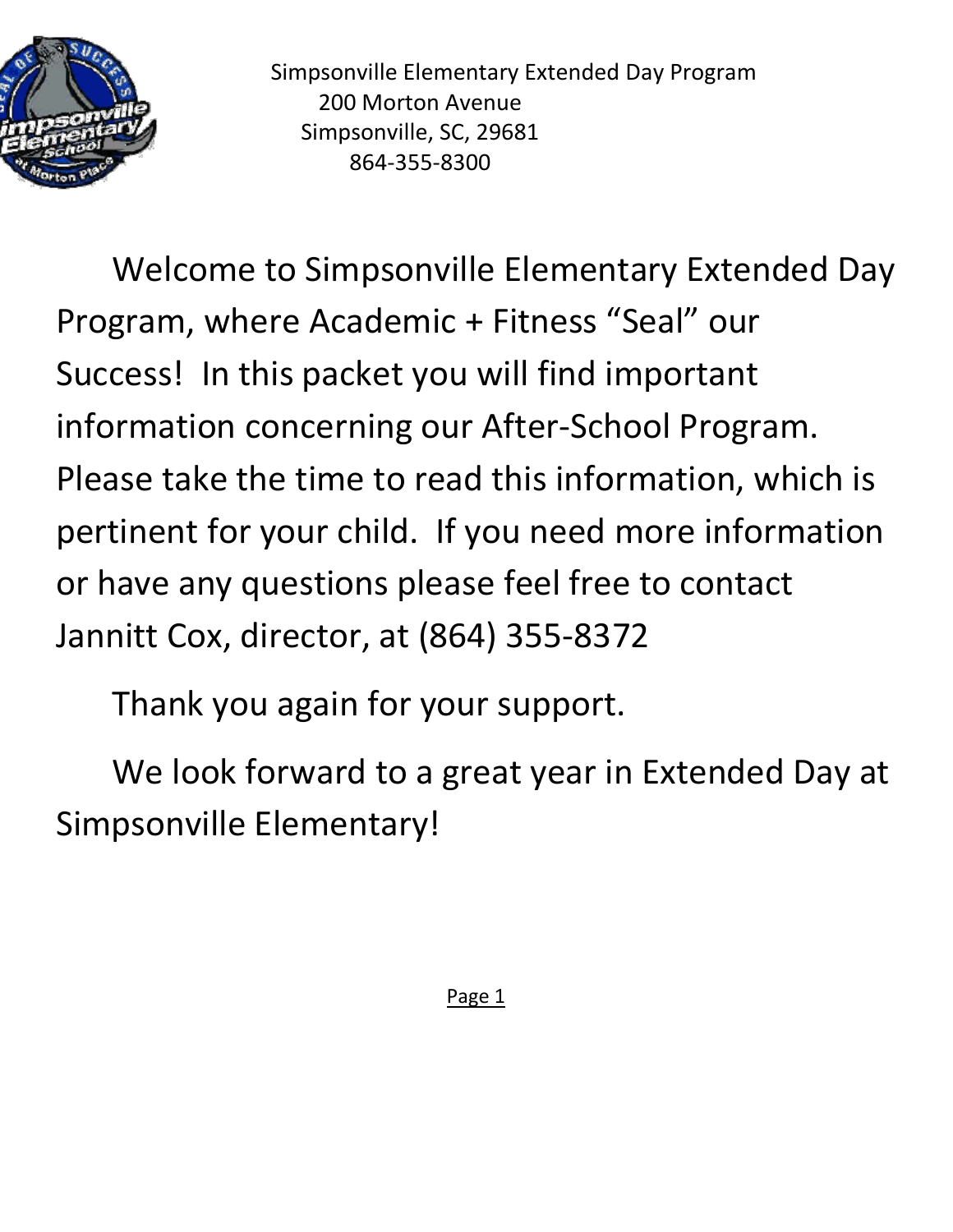# EXTENDED DAY REGISTRATION GUIDELINES

Registration forms and fees are to be turned into the front office at Simpsonville Elementary School. A yearly non-refundable registration fee of \$40.00 per family must be paid before your child will be allowed to be enrolled into the Extended Day Program. Any changes throughout the year that need to be made to your child's registration form can be done in the front office.

On the registration form, please be sure to list all persons authorized to pick your child up from the Extended Day Program and their relation to the student. If, at any time, names should be added or deleted please inform the director or bookkeeper immediately. Parents, guardians and all persons authorized to pick up a child should expect to show a photo I.D. Unauthorized persons will not be allowed to sign out your child from the program and parents will be contacted.

If your child will no longer be attending the program we do require two weeks written notice.

# EXTENDED DAY FEES

There will be no reduction in payments even if your child is out of school for excused or unexcused reasons and does not attend. There is no "pay as you use the program plan". (The hiring of our EDP staff is based on the number of students who are enrolled in our program.)

# **Registration fee: \$40.00 per family (non-refundable)**

|            | 1 day   | 2 days   | 3 or more days |
|------------|---------|----------|----------------|
| 1 child    | \$19.00 | \$30.00  | \$48.00        |
| 2 children | \$30.00 | \$54.00  | \$77.00        |
| 3 children | \$42.00 | \$79.00  | \$102.00       |
| 4 children | \$54.00 | \$102.00 | \$128.00       |
| 5 children | \$67.00 | \$126.00 | \$149.00       |

\*\*\*These prices are based on the number of days you are committing your child to attend upon registration\*\*\*

 Parents or Guardians may choose to make Extended Day payments (in advance) weekly, bi-weekly, or monthly. Payments may be delivered to the front office or given to the director when you come to pick-up your child.

 Fees must be paid in the form of cash, personal checks (payable to SES), certified checks or money orders. If a check is returned due to insufficient funds, you must bring in cash to cover the amount of the check payable to the secretary. **If an account becomes two weeks past due, your child will be suspended from the program until payment becomes up to date.**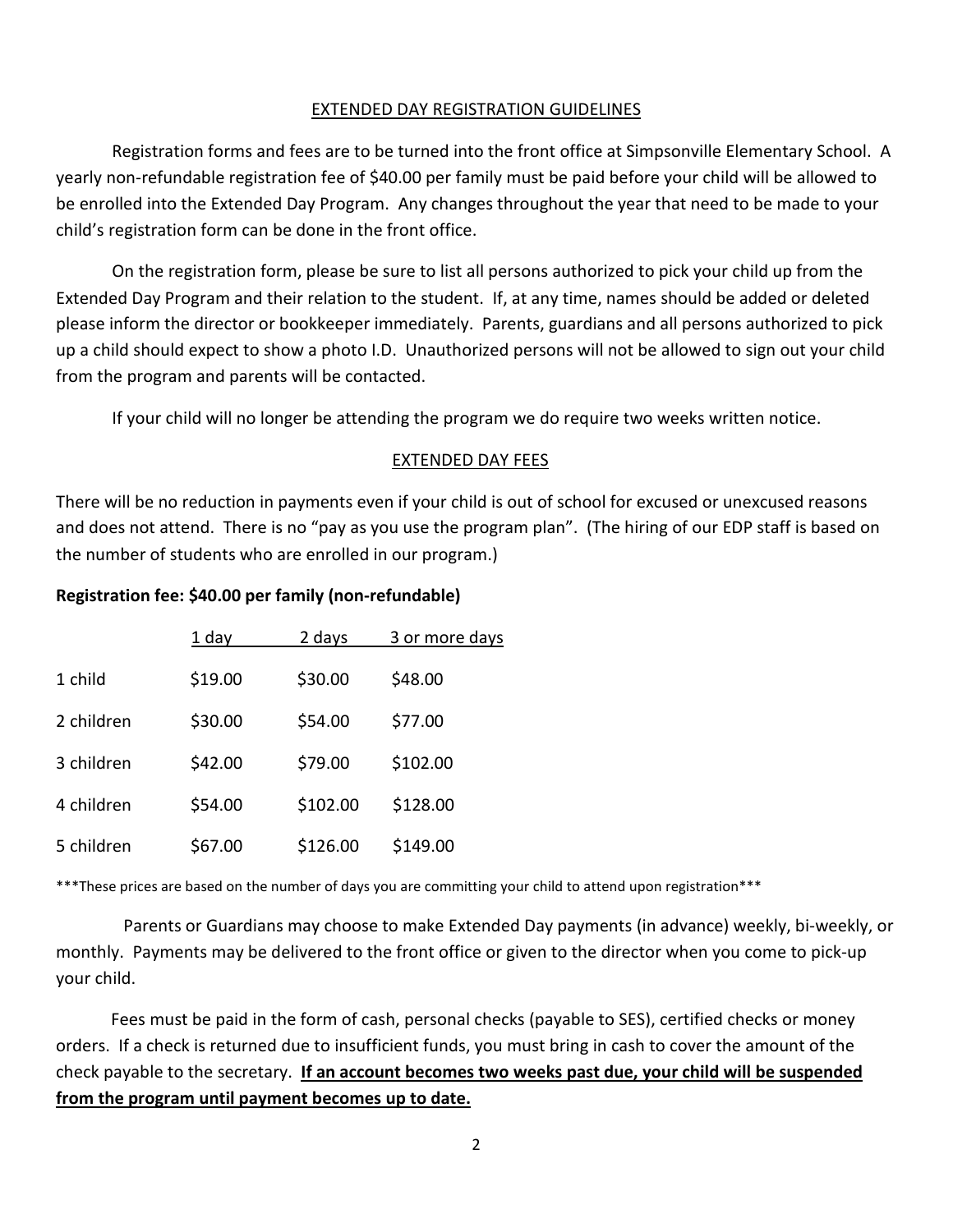## HOURS OF OPERATION

 The Extended Day Program at Simpsonville Elementary operates from 2:30 pm-6:00 pm. The program will operate only when school is in session. The Extended Day Program is not open during % days, holidays, teacher workdays, or summer session. If the school closes early due to inclement weather, Extended Day will not be open as well.

#### RULES AND REGULATIONS FOR THE EXTENDED DAY PROGRAM

 The same rules will apply for the Extended Day Program as they do during regular school hours. We will expect students to follow the rules and respect the Extended Day teachers as they would their instructional teachers. Written discipline referrals and phone calls will be used to notify parents or guardians of any problems. Students will be dismissed from the Extended Day Program for fighting, violent or threatening behavior, sexual harassment, and/or continual disciplinary issues. Parents may schedule a conference with the Director at any time.

## **SICKNESS**

 The Director will contact a parent or guardian should a child become sick during Extended Day. If your child requires special medication or medical services, please note this on your child's registration form. If medication needs to be administered to your child during the program hours, please obtain a form from the school nurse and notify the Extended Day Director.

\*All medications will be kept in the office.

## SNACKS

 Snacks will be served to the Extended Day students daily between 2:30 and 3:00 pm. We offer a variety of fruits to our students, as well as healthy snacks. Every day they will receive either milk or juice. NO items containing peanuts or peanut butter will be offered. Students may bring a snack from home as long as it **does not** contain peanut butter or any peanut products. Students will not be allowed to purchase soft drinks during Extended Day hours. If your child has any food allergies, please list them on the registration form. We will occasionally order pizza and/or ice cream for special events so please inform us of any allergies to dairy or gluten products your child may have.

## **HOMEWORK**

 One of our top priorities in the Extended Day Program is homework assistance. Our Extended Day teachers will be on hand to help ensure your child has completed their homework correctly. We will assist with providing materials they may need, such as pencils, paper, crayons, etc.

 If a parent would rather the child complete homework at home, we will find a quiet activity for that child during the designated homework time. **Please note that students are expected to be quiet and**